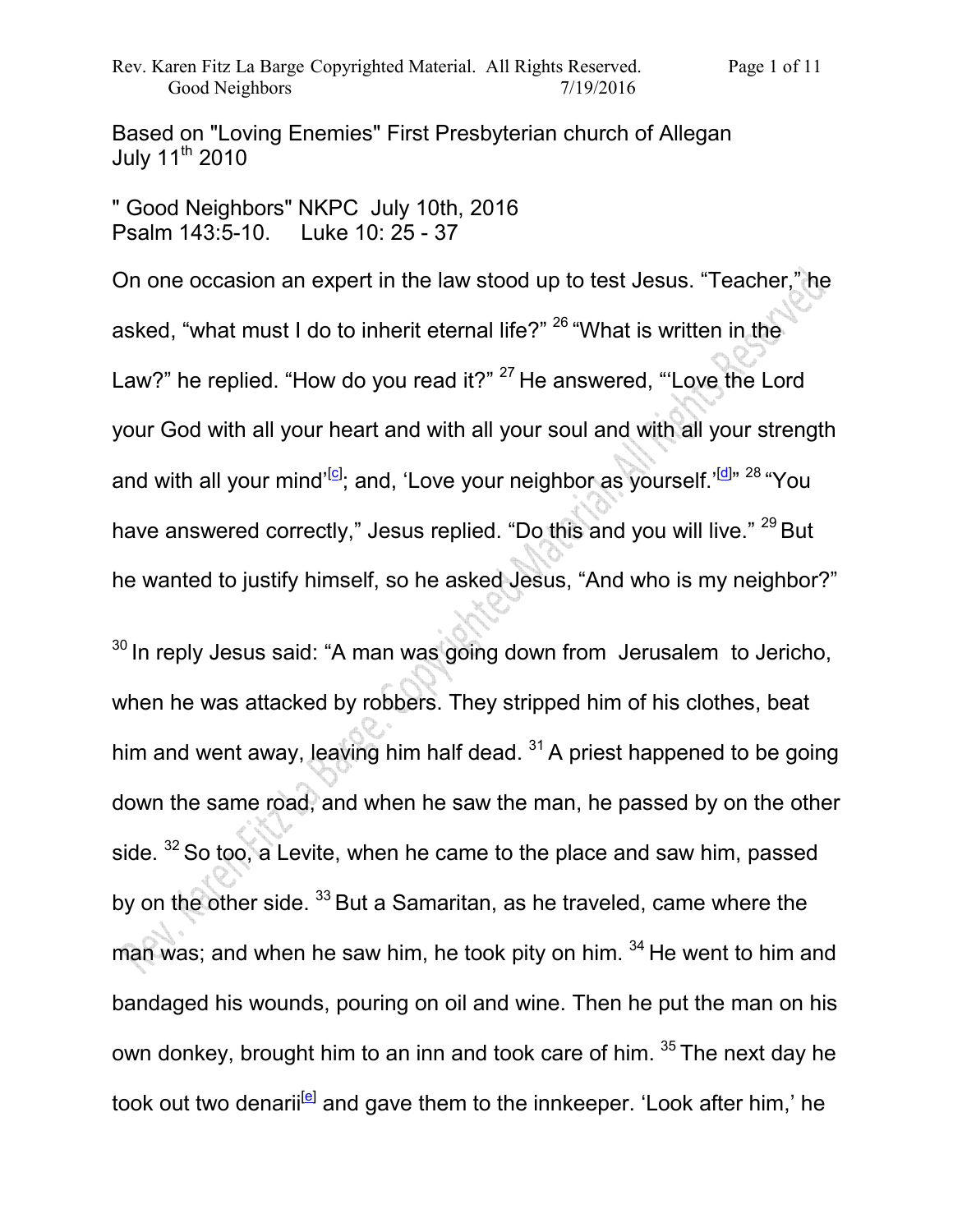said, 'and when I return, I will reimburse you for any extra expense you may have.' <sup>36</sup> "Which of these three do you think was a neighbor to the man who fell into the hands of robbers? $37$ The expert in the law replied, "The one who had mercy on him." Jesus told him, "Go and do likewise."

 The terrible news this week out of Baton Rouge, Louisiana, St Paul Minnesota and Dallas Texas are incidents that I cannot ignore in light of our scripture text this week. --And so I would like you to know that the sermon that you are about to hear is a very different one than the one I had originally planned for today, my first Sunday in a brand new pulpit. --

 The world we live in today is both very different and eerily similar to the first Century circumstances of our scripture. In both, there are groups of people with a long history of intolerance, hate and persecution of each other. In both, violence is commonplace. In the first Century, the Romans glorified violence and death in their collesiums. Today, we glorify violence in much of our entertainment. The incorporation of video into our daily lives serves as a tool for documentation of the real violence that takes lives and breaks our hearts. While the incidents captured on video this week are still too raw and painful in grief for us to analyze, there are plenty of other stories that will serve that purpose.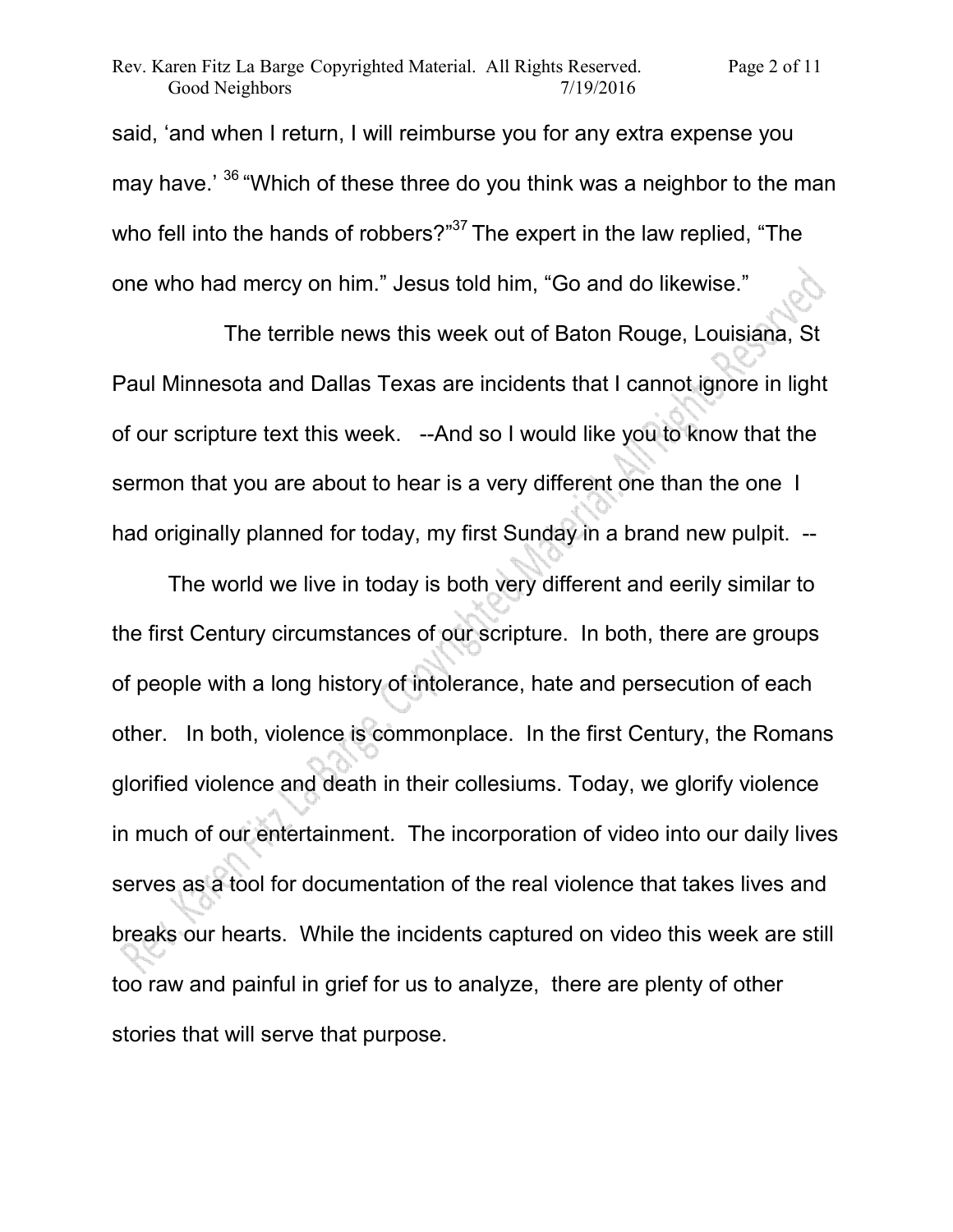On April 25<sup>th</sup>, 2010; a story came out of Queens, New York, captured by a store surveillance camera. At 5:40 am, the camera recorded a woman was walking down the sidewalk in a skirt and a jacket. She wasn't paying very much attention to her surroundings. She was walking and was talking on her cell phone when she was accosted under some scaffolding by a man wearing a short sleeved green shirt, dark pants and a green hat.

 Another man, a certain 31 year old, Hugo Alfredo Tale-Yax, who was walking nearby saw what was happening and came to the woman's rescue. The camera caught just the edges of the scuffle that led to Tale-Yax being stabbed. As the woman ran off, Hugo began to chase her assailant. The camera shows Hugo Tale-Yax collapsing on the sidewalk as the assailant with a knife also ran away.

 And that is when the story begins to get eerily familiar. A man walks by in a dark coat with light slacks with a baseball cap on backwards. He looks down as he passes and sees Hugo lying on the sidewalk, but doesn't even pause. Cars drive by on the street. A woman in a long skirt with a long dark pony tail walked past Hugo from the other direction, and the video shows her turning to look over her shoulder as she keeps on walking. Another woman in a long coat with a big purse walks past, also turning to look but she did not stop. A man rode past Hugo on a bicycle and didn't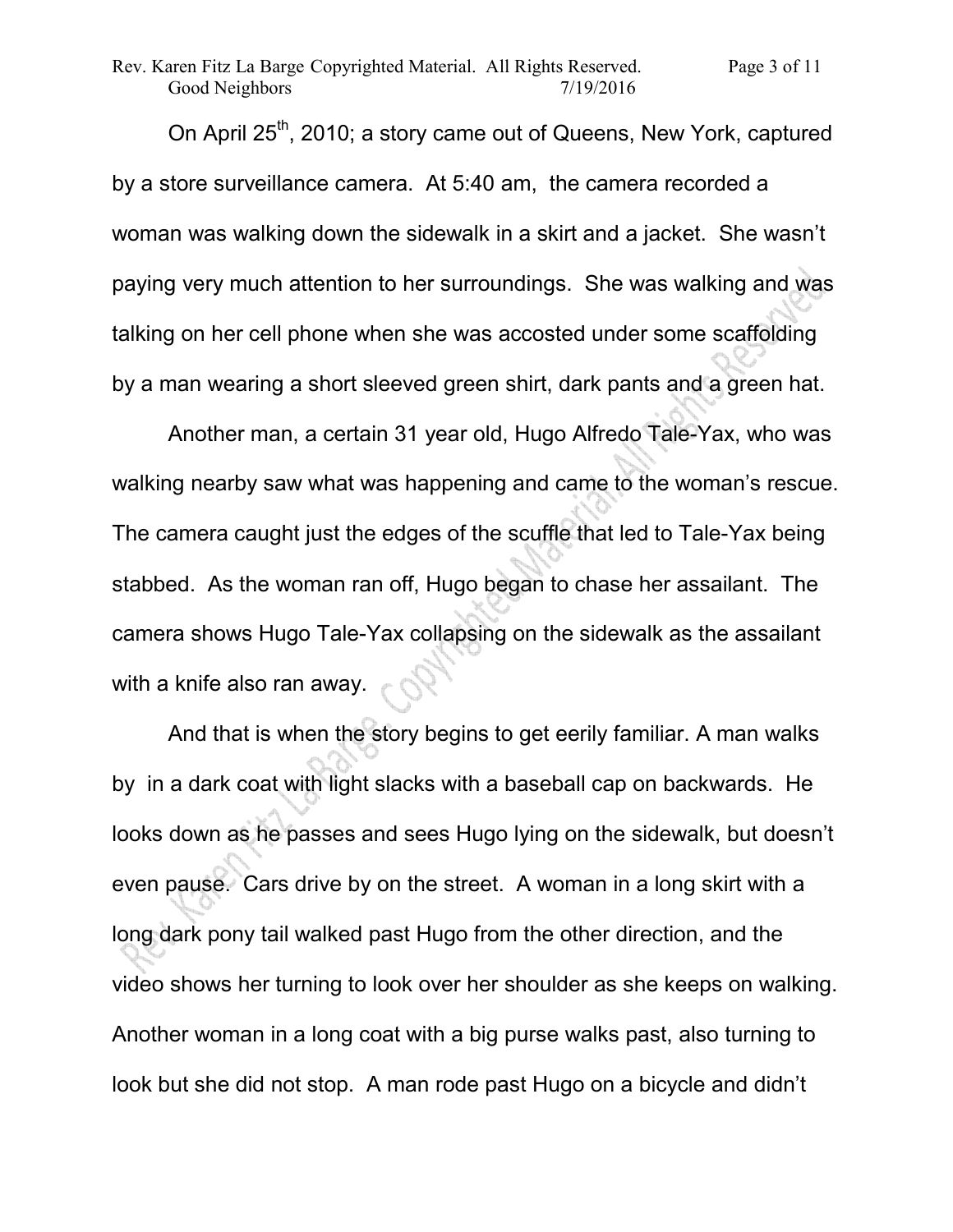even slow down. Several pairs of people stopped and gawked, but did nothing. Later, a man came out of a nearby building and with his cell phone took a picture of Hugo lying on the sidewalk. No one called 9-11. About an hour passed. Finally someone stopped, walked over; started vigorously shaking Hugo; after lifting the body partially, the man saw the pool of blood under Hugo's body. He set him down and walked away. Finally an hour and twenty minutes after the hero had been stabbed, firefighters found Hugo's body when they were responding to a different call in the area. Hugo Alfredo Tale-Yax was dead. Scanning the footage captured on the store video camera, more than 25 people had walked past him. From the grainy video, it is impossible to know exactly when Hugo died. But we do see that the impulse to not get yourself involved is still alive and well today, just as it was in Jesus parable.

## I. Priest and Levite

 The priest and the Levite in our story today were very similar to the people in Queens who walked past Hugo Tale-Yax. They didn't want to get involved. I can imagine that on the Sunday morning that Hugo was stabbed that some of the folks walking down  $144<sup>th</sup>$  street before 6 am could easily have been on their way to early services at church. Or perhaps, they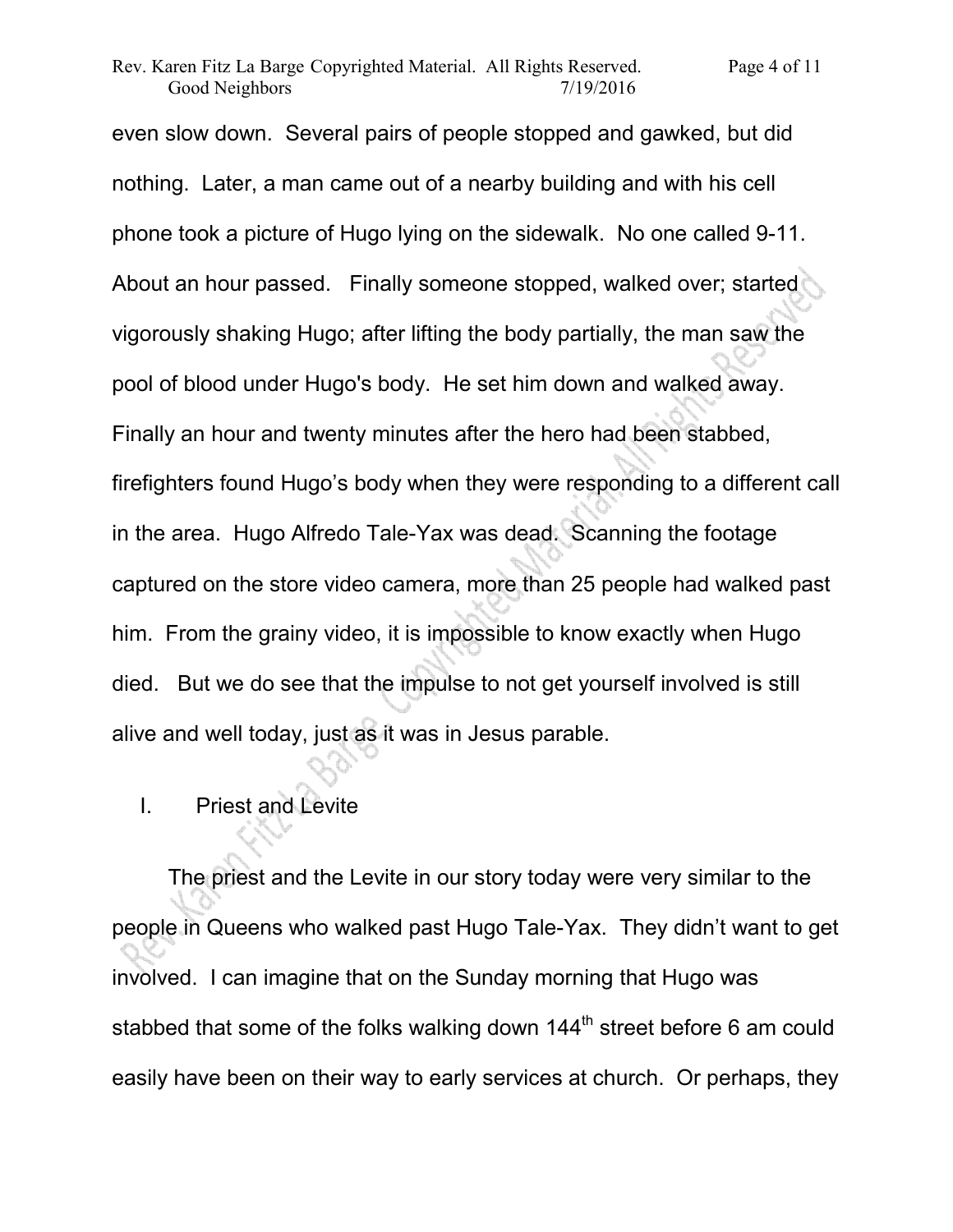may have been trying to get to work on time; knowing that their bosses would not be lenient with them if they punched in late. --There is often no flexibility in rules. Our modern time clocks are as inflexible as the ancient laws that prohibited Jews from touching blood or a dead body. For the priest or the Levite to touch the injured traveler would have meant that they would be considered impure until that evening. Any plans involving other people for that day would have to be cancelled as anyone who was impure needed to go cleanse themselves in a mikvah bath and remain isolated from others until sunset. In a similar way, taking the time to go down to the police station or the hospital and to give a report to as to what you saw is not something that is generally quick and easy or understood by your boss. It is just so much easier to just not get involved….

 This is the first layer of lessons that we can learn from our parable today. It is the most simple, the easiest concept to understand. -- As followers of Christ, we are called to take the time to care. All of us are guilty of this, (myself included!) We can get so myoptic in thinking about our own lives and our own schedules that there is no room for considering the plight of others. We are all very good at thinking that someone else will take care of it. We are all hesitant to even mildly inconvenience our own schedules for the sake of others, sometimes even if someone's life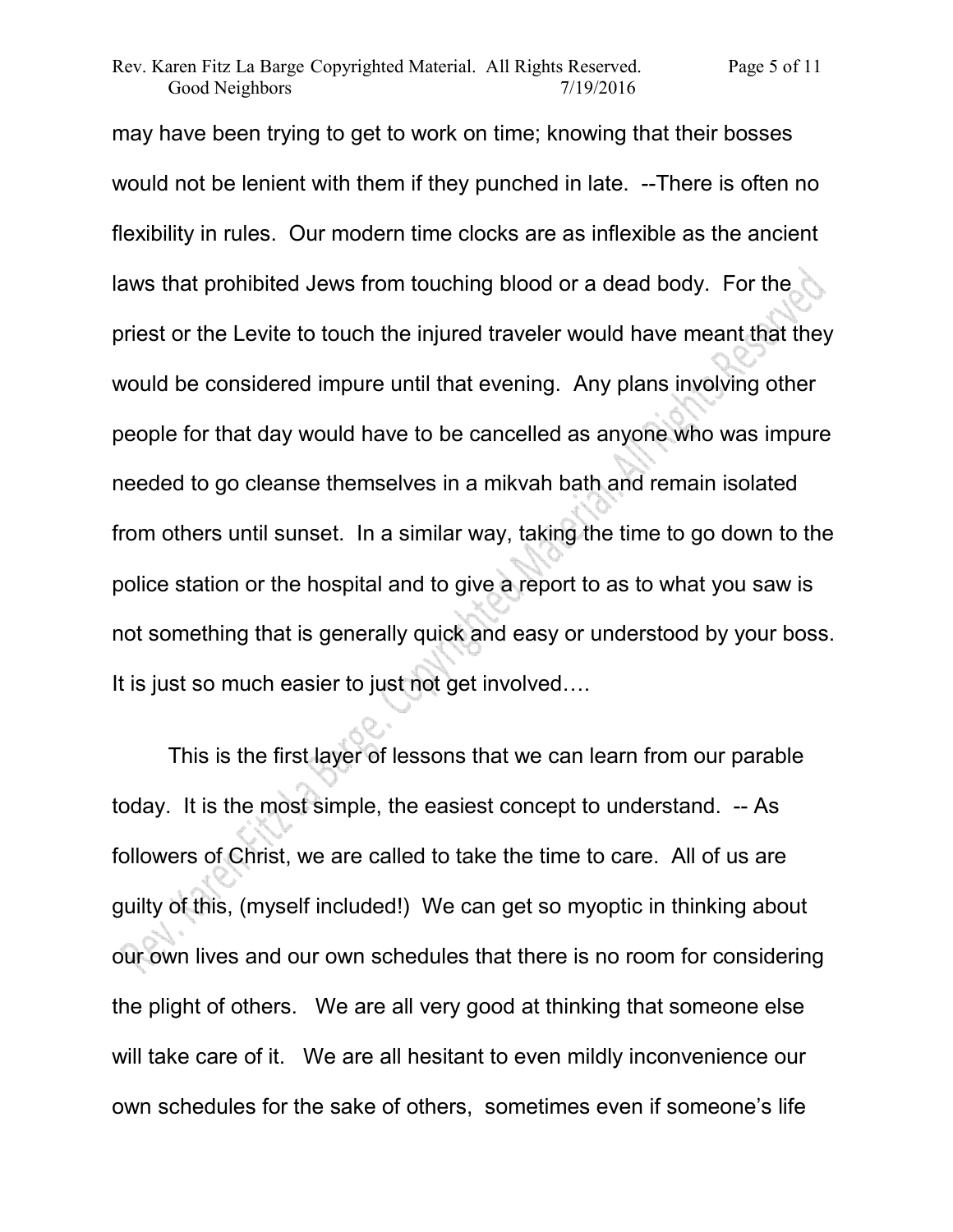was at stake! All of us, every single one of us, WE ARE ALL the priests and the Levites in our own communities. We simply choose to not pay attention to the suffering that is around us. And when the news comes out of another killing, of more violence in our country, it is our first impulse to not engage it, to not even speak up about it. We don't want to hold up a mirror of violence to ourselves and to force ourselves to look into it and say, "These are our people and our country and we are responsible for this."

Exp.

## II. Traveler

 The second layer of lessons that can be learned from this parable today is from the perspective of the man who was injured. The victim who was beaten and left to die on the side of the road. We can probably assume from the text that the traveler in our parable today was a Jewish man. And as a Jew, he would have despised all Samaritans. Now the Samaritans are not that theologically different from Jews. They are the descendants of the people group who remained in Israel as the majority of the Jews were taken captive by the Babylonian empire. They remained and worshipped God on Mount Gerizim, a worship location designated by the Israelite leader Joshua. --The Samaritans were the first religious schism that happened in Judaism. They disagreed with the Jewish people that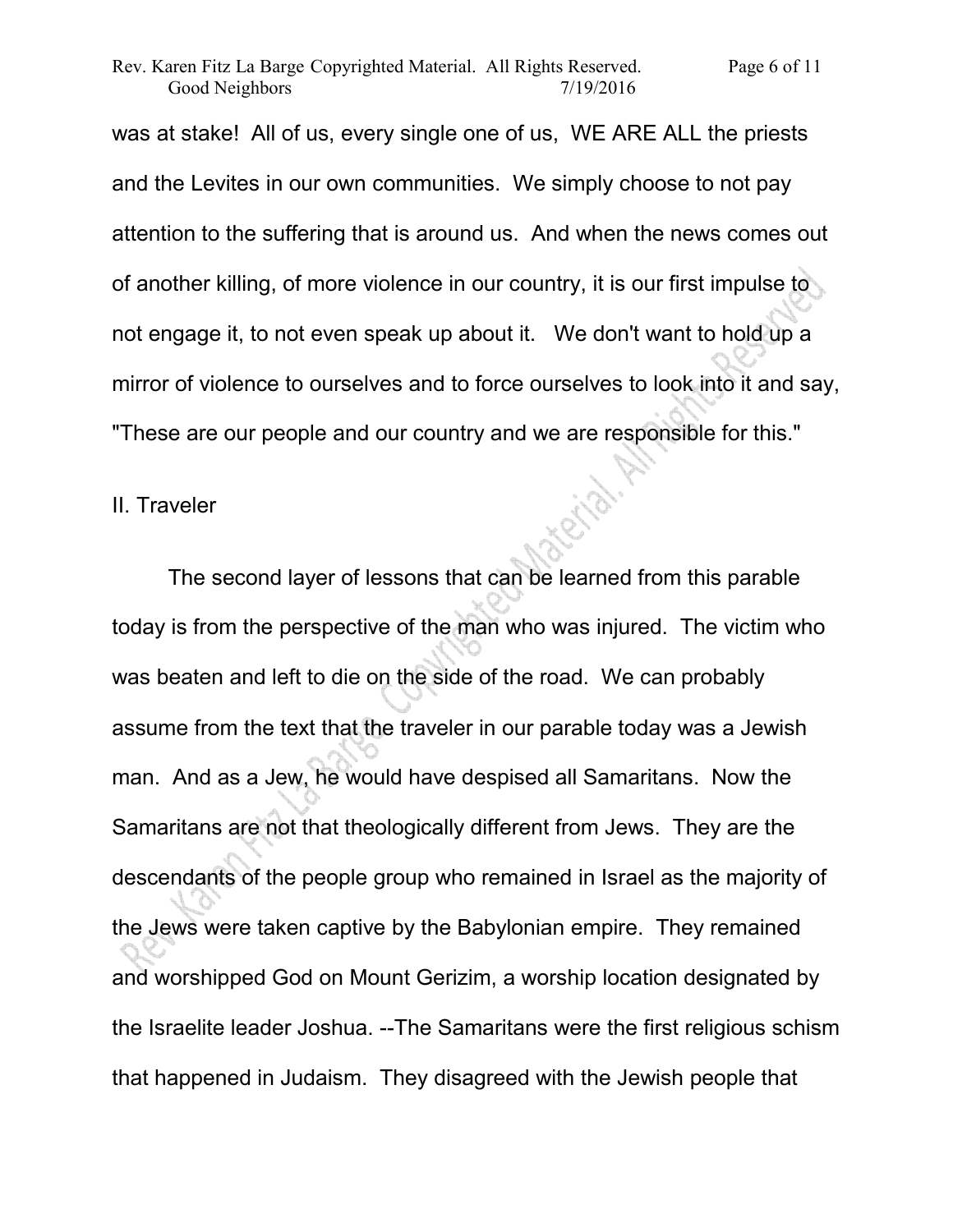God should be worshipped in Jerusalem, and as Samaritans they continued their sacrifices on Mount Gerizim. The theological differences between the two groups led to much ill will; probably even worse than some of the theological differences among Christians today. Today we may see tension between Catholics and Protestants, or between liberal and conservative Christians; but the hostility between Jews and Samaritans was even stronger than that. The Samaritans and the Jews did not associate with nor marry one another. Political maneuverings occurred between the two groups. To this day, there are major theological disagreements and political hostilities between Jews and Samaritans. Even for the traveler dying by the side of the road, the last person that a Jew would have wanted to see coming to his aid would have been a lousy Samaritan.

 Theologian Amy-Jill Levine suggests that we think of this parable in a new way. She suggests that we think of ourselves as the person in the ditch, and that we should ask ourselves, **"Is there anyone, from any group, about whom we would rather die than acknowledge, "She offered help" or "He showed compassion." Is there any group from which we would rather die than to accept help? If so, then we have found the modern equivalent for us of the Samaritan."**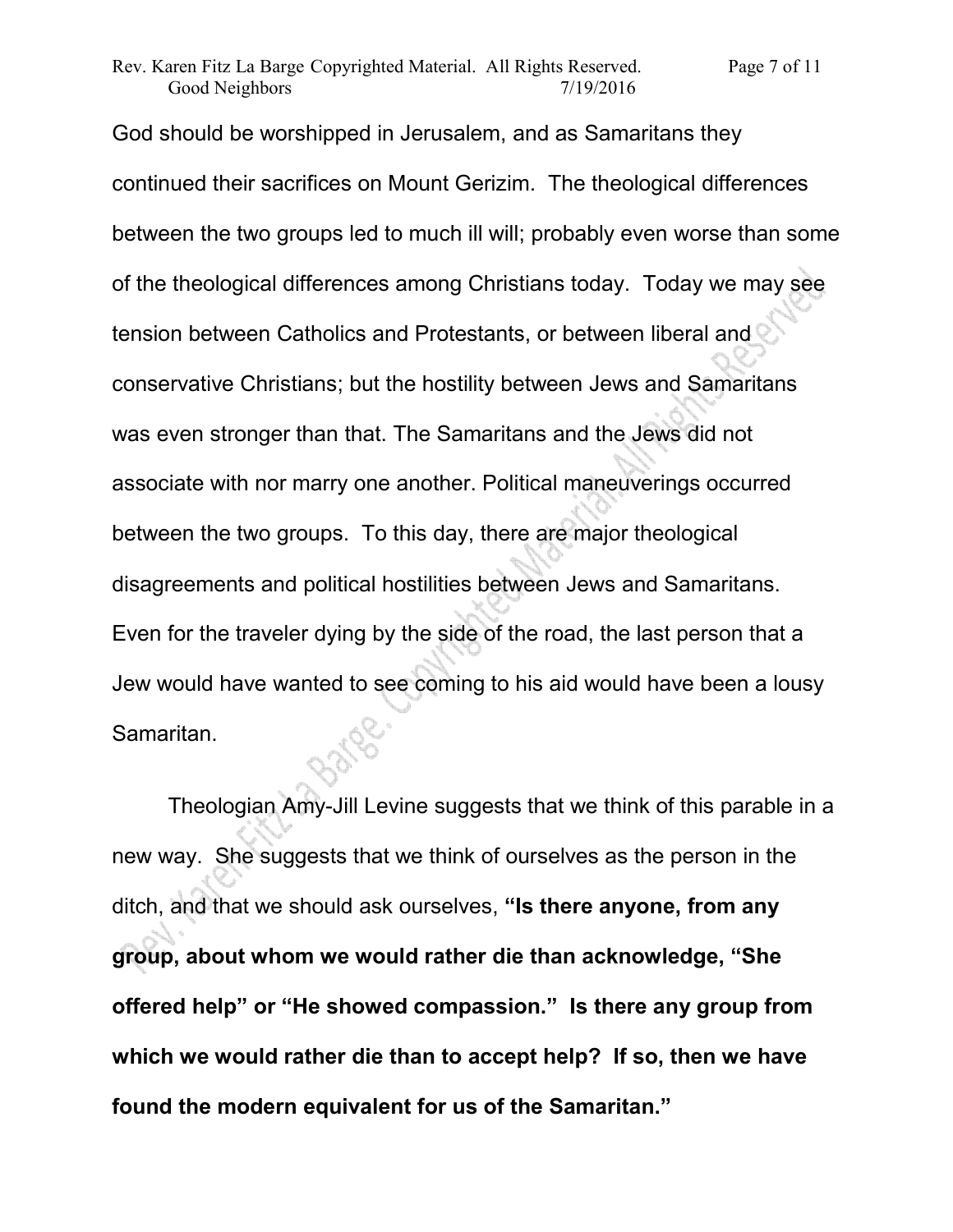So who would be a Samaritan for each of us today? If you are a politically Conservative person, would it be a Liberal Democrat? If you identify yourself as liberal would a Samaritan for you be a Conservative Republican? If you were in need of help, could you allow yourself to be ministered to by an out and proud gay or lesbian couple? Would you allow yourself to be grateful toward an atheist or a perhaps a Buddist from the temple up the road?

 What would it take for you to allow them to minister to you? Would it take a near death experience, with you lying half dead on a sidewalk, unconscious? Are we so proud of our own sense of adhering to what is right that we cannot have any room in our lives for those who believe differently? Are we so good at demonizing those "others" from ourselves that we cannot see "them" as a fellow human being filled with compassion for others, someone who could potentially also act as the hands and the feet of Christ?

Indeed, the second layer of lessons that we can learn from our passage today is about our own vicious attitudes toward each other. While today the cancers of racism and homophobia are the categories that grow like a virus of violence between us, these are just the 21st Century labels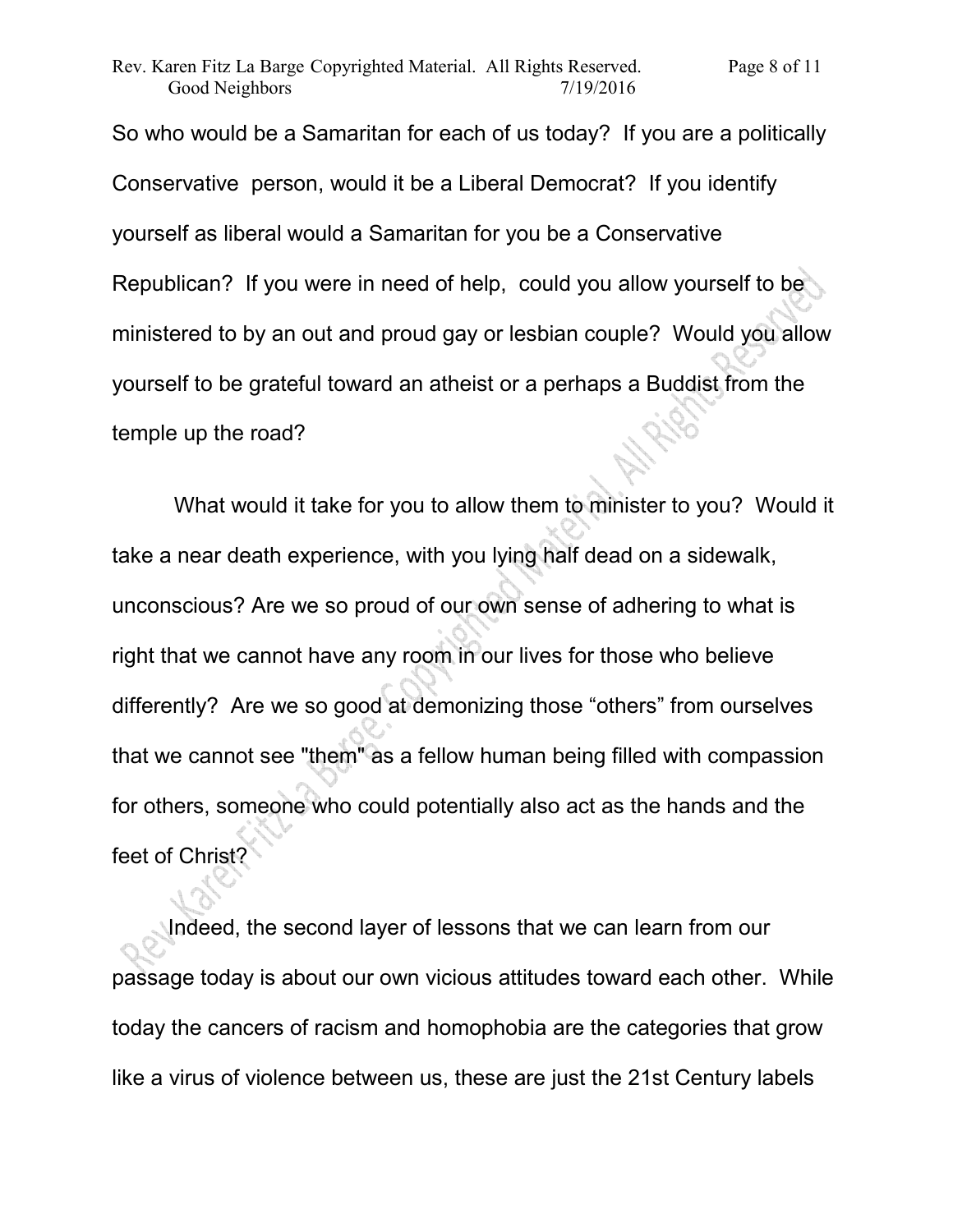for our own pride and brokenness that we allow to divide and separate us. III. Lawyer

 The third layer of lessons from our passage today comes from the context of the parable. The lawyer, in the traditional debate and questioning of a religious leader begins this section of scripture by asking about who can be saved. He knows the answer to his own question of course, and Jesus affirms his understanding of knowledge. The way to inherit eternal life is that *you shall love the Lord your God with all your heart, and with all your soul, and with all your strength, and with all your mind; and your neighbor as yourself.'* "But then the lawyer pushes Jesus with his inquiry as to the knowledge to the next step. --He wants to know the specific boundaries, specific limits to his actions. The lawyer, just like all of us, want things to be more clearly black and white. He wants to know who is out and who is in. Who exactly is this **neighbor** that God requires us to be loved as much as we love ourselves? How do we judge who is it that is worthy of our resources? How are we to treat others who are theologically different than ourselves? The lawyer, in this parable asks the questions that many of us ask in the church and in our lives everyday. How do we judge as to who is theologically worthy of our association? How do we separate the people into those who can wear "white hats" and be our neighbors from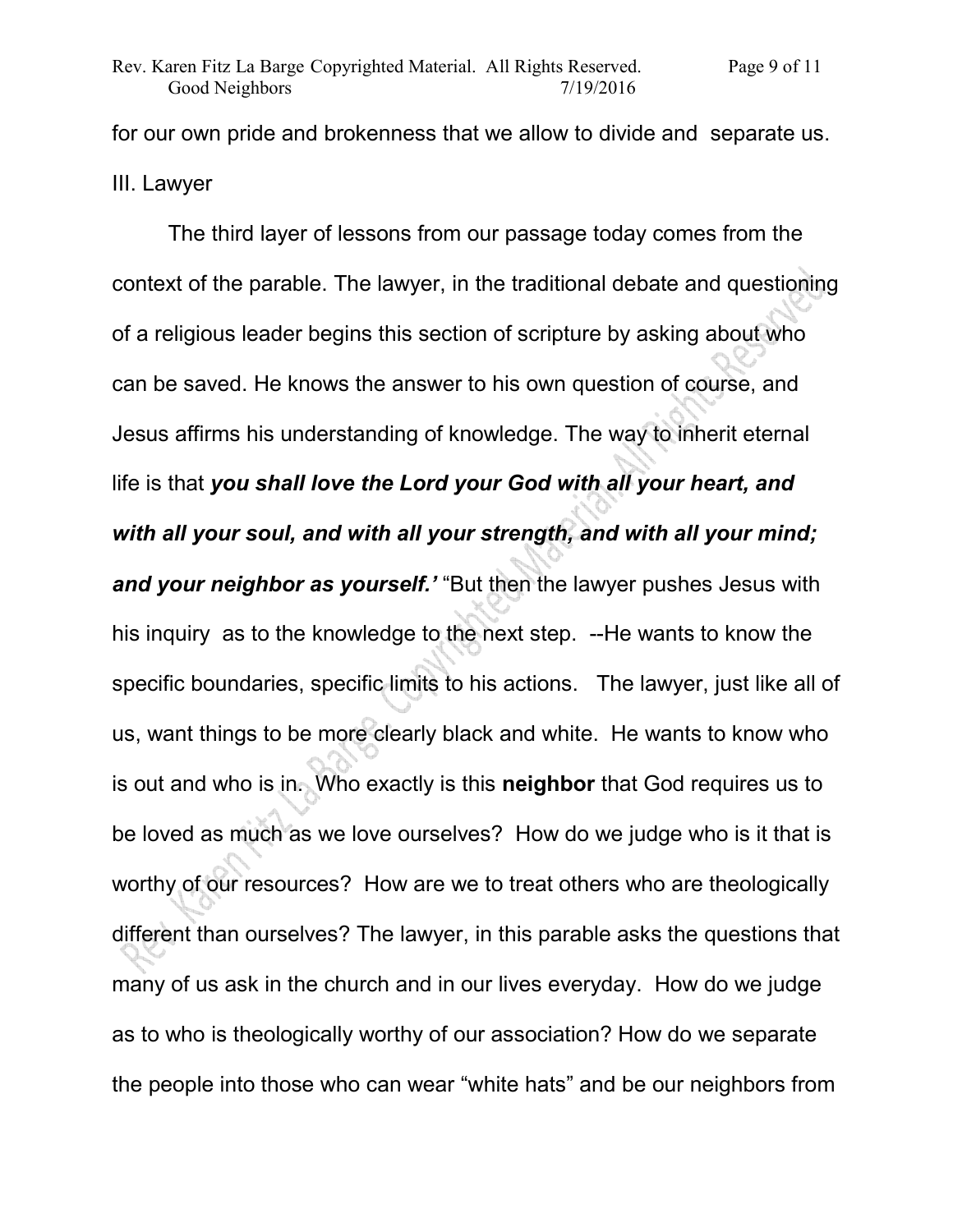those who we cast into the role of wearing "black hats" whom we can persecute and villanize? What is the standard for our association?

 But Jesus breaks this boundary setting that we love to do with his answer. Instead of giving the lawyer a rule for discerning who is "in" and who is "out"; instead of handing down guidelines that the lawyer could use to judge one person from another; Jesus instead asks a different question.

 "Which of these three ACTED as a neighbor?" The third and most subtle layer of lesson in this parable is the move that Jesus makes within it. Instead of sanctioning and approving the lawyers willingness to judge who could be his neighbor; Jesus asks the lawyer to BE a neighbor. Instead of spending energy looking at other people and discerning if they are acting in a right way or not; Christ calls each of us to act as a neighbor toward others, no matter if they are our best friends or our most hated enemies.

So in conclusion, there are three layers of lessons to learn from this parable:

 The first is the tendency that we all have to be completely self absorbed and to ignore the plight of others who are hurting. While self preservation is a human constant, it is our calling to look beyond that and to have empathy and a commitment to caring for others. Taking the time to